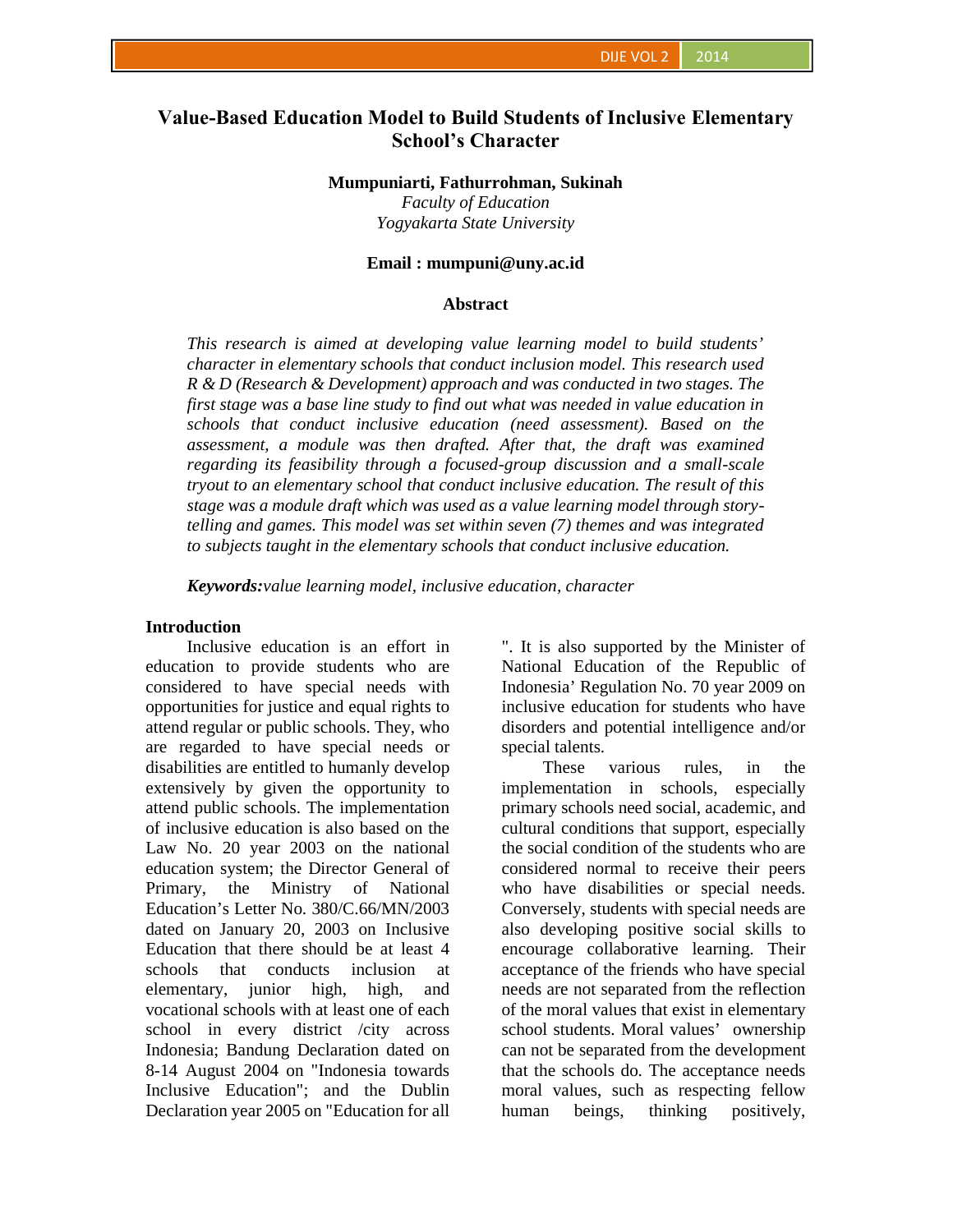cooperating, helping one another, respecting for differences and equality. The moral values are of course to be established by the schools, so that students in elementary schools which conduct inclusion can receive their fellows who have disabilities.

These special characters are based on the moral values that drive students' behavior in receiving their friends' different conditions. The Characters need to be delivered through education about the moral values of tolerance, mutual respect, and care to their friends who are different. Moral value education that is built in the students of inclusive elementary schools are needed in order to make the implementation of inclusion go well. In addition, the implementation gives positive effect on the building of moral values in students of elementary schools.

The definition and meaning of value is a weight/quality of good deeds contained in the various things that are considered as something valuable, useful, and have benefits. It is also emphasized by Berns (2004: 439) that "value are qualities or beliefs that are Viewed as desirable or important". This belief is considered precious and a guide for the believers to behave. The belief becomes a guidance individuals' behavior as the believed values in the community are beneficial for the social life. To that end, a value should have universal nature and highly upheld by its followers since it is believed to be a guide and give goodness to all. The values upheld and embraced by the community nees to be continuous. The values continuity exists if the community in which they are implemented conducts value education.

Education is a process of works done by adults to help individuals who have not grown to grow mature in accordance with the culture. Being mature as their culture, because the individuals live in the habitus of humanity, one of which is in the culture. This is stated by Tilaar (2005: 110) that education is "a human-to-be process in its humanity habitus". The habitus covers the

surrounding nature, membership in the family from which they were born, in the local community, state, and civilized human beings, as well as their habitus tribe which have customs. One of them is used as their adult life goal habitus, which is the civilized society. Culture is defined by Marvin Harris (Spradley, 1997: 5) "culture is revealed in behavior patterns which is associated with certain groups, such as community's custom or 'way of life'. Behavior patterns in social groups are based on a value as a guide to interact among the community itself. Therefore, education towards maturity in accordance with the behavior patterns of the community is the fostering towards valuable behaviors. The behavior patterns are expected to be the actualization of human habitus.

Sastrapratedja (EM.K.Kaswardi, Ed., 1993: 3-4) states that the responsibilities of educators to direct students related to values in life include: (1) developing ethical value implications to the learners' lives, (2) supporting the development of values in a person, (3) helping learners take action and decisions in planning a meaningful life. Our actions as a phenomenon is a value medium which is directed to help students develop the values so that they grow in the students' selves to plan for a more meaningful life. The values that have been developed in the students will become special traits or characters, so that character building is a person's special value characteristic which contains a specific value which is recognized by the community.

Inclusion paradigm is now a trend in the field of education. The trend is driven by the phenomenon to uphold human rights and democracy, as well as to meet the demands of a multicultural, just, and equal education. All these demands are urgent that school education should be able to accommodate students with a variety of levels and conditions. Berns suggests (2004: 227) that "Inclusion is the educational phylosophy of being of part of the whole-that chilren are entitied to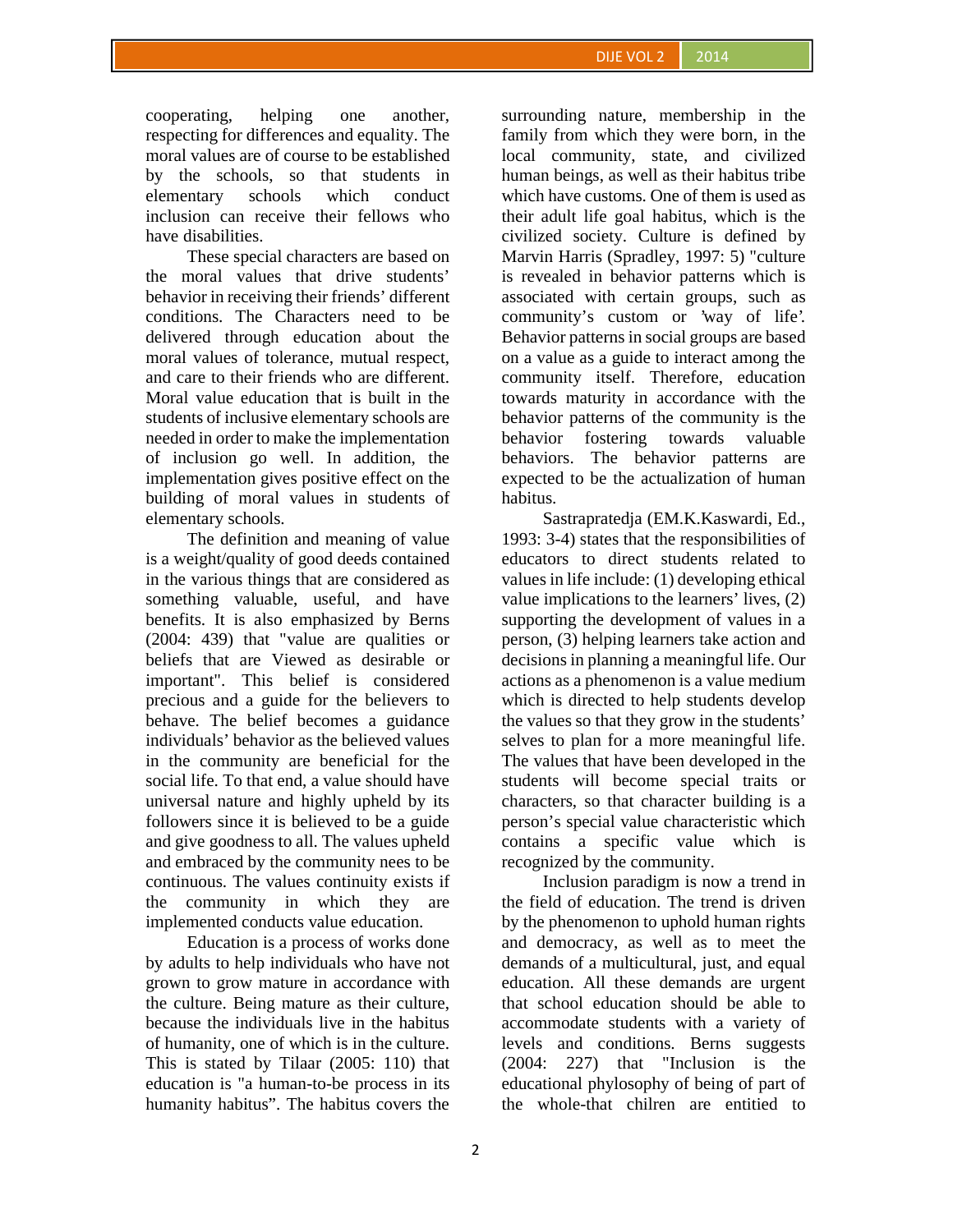Participate fully in their school and community." The statement stresses that inclusion is a philosophy of education which is global, and that children should fully participate in schools and communities is a reality. To that end, the inclusion paradigm is a philosophy of education that needs to be implemented in schools and it is a reality of the real world of education.

Inclusion as a philosophy of education that needs to be implemented in education implies that the school environment consists of students with a variety of conditions. The diverse students are in the process of learning together in collaboration. It is also suggested by Thompson, 1993 (Hallahan & Kauffman: 2003, 57) "these materials often involve activities constructed to teach children about differences, including disabilities. Some curricula are focused on multicutural differences". Curriculum is developed based on a variety of multicultural students, including their disabilitis. The difference of learning materials as a component of the curriculum in the collaborative learning process is that it uses peer-mediated learning. Hallahan & Kauffman (2003, 58) states that "peer-mediated instruction may refer to peer tutoring, the use of peer Confederates in managing behavior problems, or any other arrangement in roomates Deliberately peers are recruited and trained to help teach an academic or social skills to a classmate". Peer-mediated learning helps teachers deliver different learning materials that students learn in the implementation of inclusion. The condition is necessarily arranged by the teachers in order to be social skills for them to cooperate and become tutor one another. Learning in inclusive schools conditions students to learn according to their needs which are varied, but in the learning process, mutual cooperations among them occur.

Characters are traits that are specific to a person and reflected in his behavior. They characterize a person's character in

responding to social circumstances he faces. Likewise, William Berkovitsz through Suyata (Darmiyati Zuchdi, Ed., 2011:14-15) states that characters are a series of individual's psychological characteristics that affect his personal abilities and tendencies to function morally. This opinion underlies that individuals in responding to social circumstances use moral judgment. Moral as the an individual's basic consideration (judgment) to behave. To behave, each individual in responding to social circumstances reflects his settled properties. The sedentary nature through actualizing behavior is what characterizes a person. This is emphasized by Hamengkubuwono X (2012: 4) that "character" from the Latin word "kharakter" means "to mark tools" (tools for marking). Thus, characters are behavior characteristics that mark differences among individuals. These characteristics are reflected in the moral which is used as the guidance, and "standards of conduct and morality develop out of the necessity for people to get with one another. Morality involves obeying society's rules for daily living" (Berns, 2004: 504-505). Thus, characters as someone's behavior standard/measurement evolve as needs as interacting with other people. The needs is derived from the rules which are obeyedd in the community's everyday life.

The source of the rules in the life of a society grows in an individual when he learns about what is right and what is wrong. Piaget's theory of moral development (Bern, 2004: 505) describes "As children develop, they begin to understand that Things Are not totally right or totally wrong. Gradually they come to see things from other perspectives and to consider the intentionality of a given act when Deciding whether it is right or wrong". According to the theory, children begin to understand what is right or what is wrong partially. They gradually look from other views and begin to consider the intensity of the activity which is considered right or wrong. Piaget theorizes that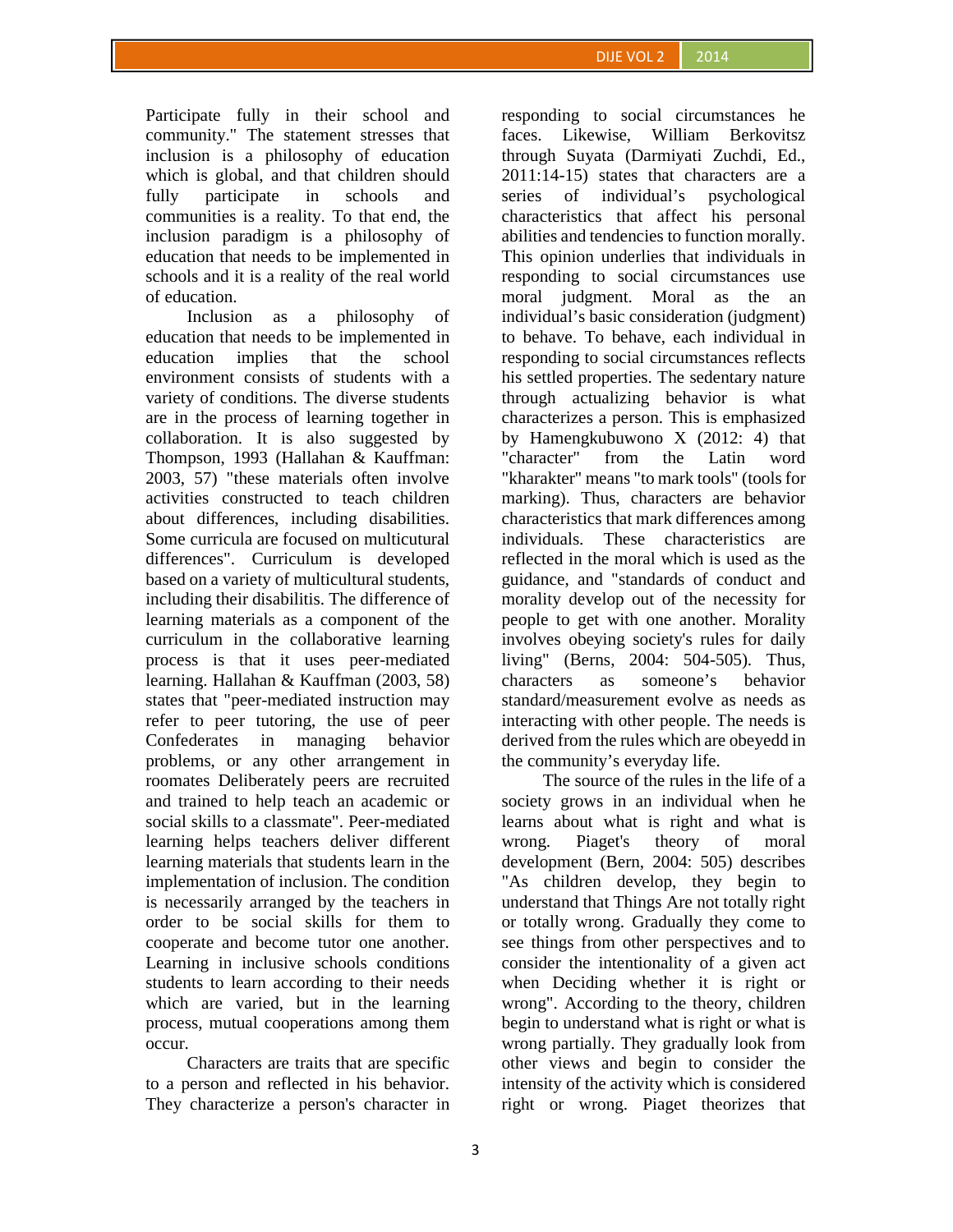children's moral development, especially elementary school age children, are still at the heteronomous level (Bern, 2004: 505). For that matter, the character building of inclusive elementary schools depends on the students' external conditions, in this case adults, especially teachers of the school community. Teachers need to condition the learning and give examples of valuable behaviors to the students in the schools.

Conditioning learning and exemplary behavior are performed by the teachers with valuable behaviors as the process of character building. It is also based on an assumption that the phenomenon of education is in the socio-cultural medium of our daily actions. Socio-cultural medium for building the characters stand in the inclusive elementary schools. Socio cultural medium in the inclusive elementary schools is a place of learning and encouraging students to valuably behave, so that these values can be the students' character building.

These values are derived from the school rules or the model/example of teachers' behavior. The sources are the substance inclusive elementary schools. The character building is based on values, including by Zamroni (Darmiyati Zuchdi, Ed., 2011:166-167) respect for others (respect); openness and fairness (fairness), and care (caring). People whose characters have been built get the three values actualized in the forms of behavior: respect for others regardless of background that accompanies it, uphold the dignity and sovereignty of others, have a high tolerance, easy to accept people regardless of their backgrounds; always prioritize fairness and care to others suffering from difficult conditions with compassion and is sincerely help those in need.

The three values of respect, fairness, caring and complement one another in building one's character. The building always considers that moral development is related to the rules and conventions about what people should do in their interactions with others (Santrock, 2002: 286-287). On this basis, the inclusive elementary schools need to condition an atmosphere that manages the growth of the three values (respect, fairness, and caring). The atmosphere of inclusive elementary schools conditions that all students are entitled under any circumstances to develop the unique potential they own, to help one another, especially friends who have weaknesses, and to mutually respect that behind each's weaknesses, there might be unique potential advantages for them to work together.

The models of moral education in inclusive elementary schools are based on several approaches, among others, is stated by Sri Winarni (2011: 130) through modeling or observational learning, and social psychology. C. Asri Budiningsih (2012: 14-17) suggests that the models for developing moral education are of Values Clarification Technique (VCT); Moral Reasioning (MR) model, and the Consideration Model (CM). The model which is used for students at elementary level is considered in accordance with the development of learners in elementya schools. Learners who are in elementary schools are at the stage of cognitive development according Piagetian concrete operational and heteronomous stage of moral development as is also proposed by Piaget (Arif Rohman, 2007: 108-115). To that end, the model which can be used is a mix of modeling and consideration model. The implication of the model will color in the matter and ways of presenting the module. The module includes value contents, the presentation, the clarity and examples as the actualization of the model to be used.

Value learning model that will be implemented in elementary schools use a combination of inclusion modeling or example and consideration model. The combination model is mediated through the creation of module. The module is developed as a handbook or guidance for the teachers in setting value learning for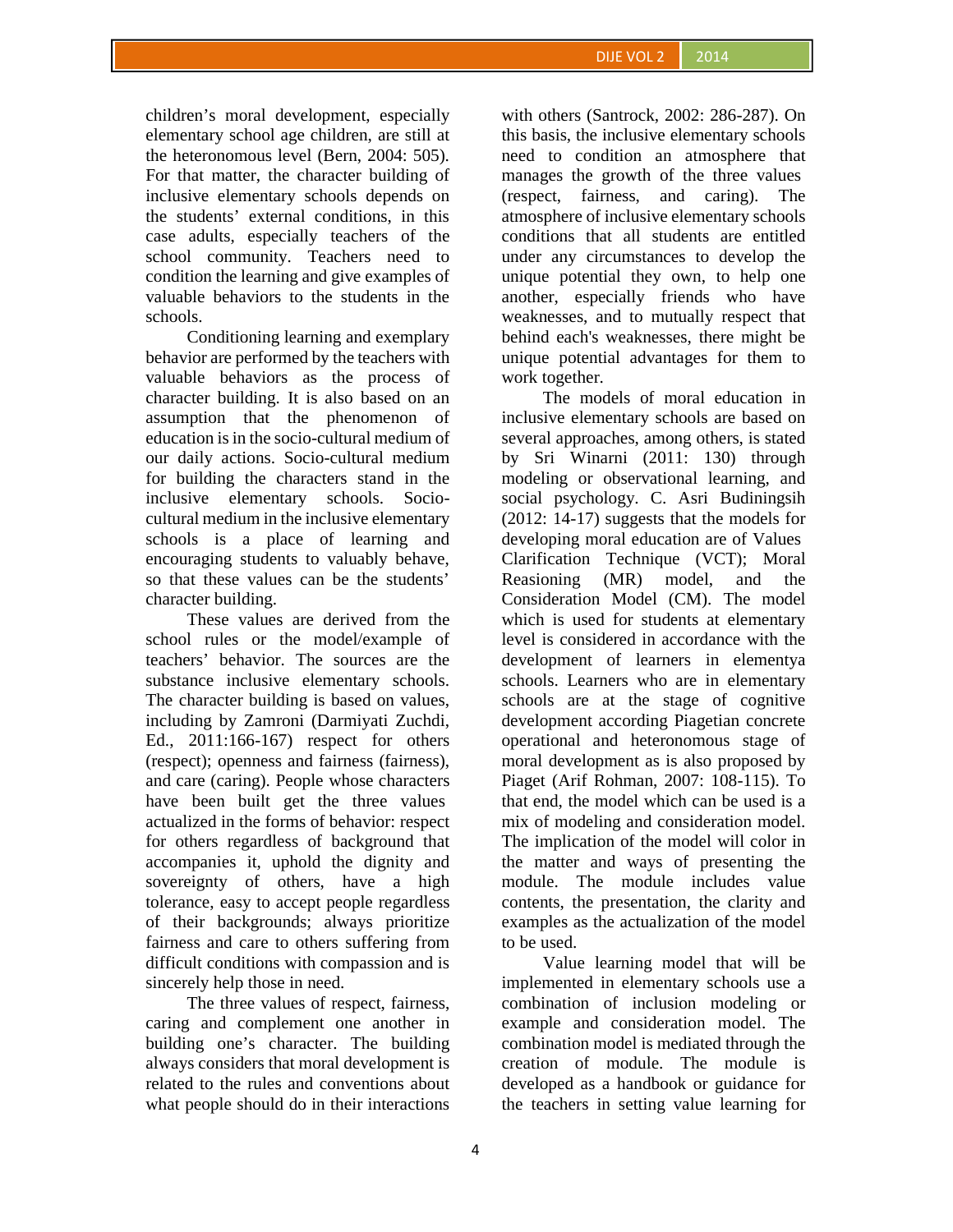normal students to receive stheir pecial friends who have disabilities/special needs. Social acceptance among students in an inclusive atmosphere will encourage collaborative learning, thus it will also support conducive academic atmosphere.

Module is chosen to mediate value learning models because it is a teaching material that is developed systematically to study independently (Andi Prastowo, 2011: 106). The development of the module of value learning model at this stage of research is for teachers' handbook. It is intended that the teacher has a handbook as an example of learning. Furthermore, teachers can develop their own model of value learning. The module can also be used when the teachers use it in the beginning of implementing value learning model. This reason is based on the strengths of the module. This is stated by Andi Prastowo (2011: 110) that a module is designed for self-learning system; the learning program is complete and systematic; it has objectives, and the materials or activities are served with communicative language. As if, the designers of the module are communicating with the users inviting to learn. In this case, the researchers ask the teachers to develop a value learning model.

## **Method**

This research is of research and development of moral value education model as an effort to build students' character in the implementation of inclusive education. The approach used refers to the procedure in Borg and Gall's (2003) research and development with the following steps:

- 1. Conducting a literature/literary study about moral education models for building students' character which are generally already implemented.
- 2. Collecting field information and input from practitioners and education experts, the problems related to moral education efforts to build students' character in general.
- 3. Drafting models hypothetically, which will be applied in the activities of moral education as efforts to build students' characters in the implementation of inclusive education. The draft is in the forms of models and a guidebook of moral value education as efforts to build students' character in the implementation of inclusive education, evaluation systems and indicators of success in the implementation of the model.
- 4. Developing an initial guidebook draft of moral value education as efforts to build students' character in the implementation of inclusive education that covers the substance, procedures, strategies and evaluation systems.
- 5. First field-testing (smale-scale fieldtesting) to refine the first hypothetical model.
- 6. Revising based on the first field-test by developing a second draft of the guide book.
- 7. Validating and testing the model to the subjects in the field.
- 8. Revising based on the second field-test by developing the final draft of the guide book.

## **Findings**

The need for value education model in elementary schools in Yogyakarta started with identifying the problems faced by teachers until they stated the ways to implement a value in nurturing elementary school students so that the implementation of an inclusive classroom atmosphere aroused.

Students' behavior in inclusive elementary schools widely varied. The variations arouse depending on the students' perspectives in facing their friends whose conditions were much different from theirs. The results of interviews with some of the teachers in inclusive schools found that most of the normal students have not been able to accept their friends with special needs, so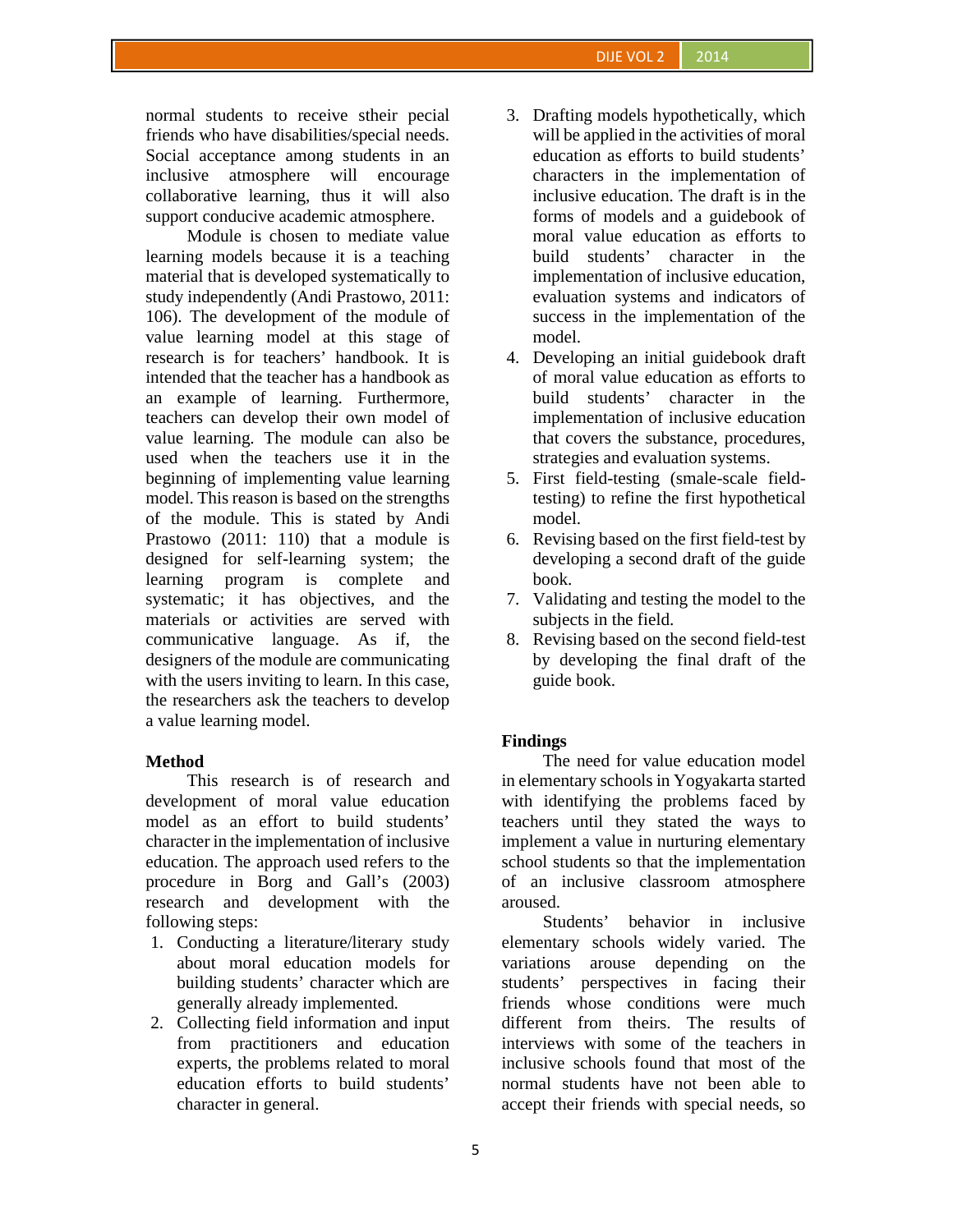there were still mocking behavior, staying away, and no willing to work together with those with special needs. However instead, there were some normal students who loved and did not stay away from those with special needs.

The variations of various behavioral emergences depend on each school's condition and teachers' role in implementing inclusion. The teachers' role to condition a social atmosphere that encouraged inclusion was still dominant. It was shown by some statements that teacher strategies to provide value education were by giving examples or models of their own behavior and always hang out with their students. The focus of the teachers' role suggested that elementary school students have their own guidance of value that depends on the leading conditions beyond them.

Value education in elementary schools which was implemented in inclusive education in some of the survey results indicated that schools still depended on instructional or other activities organized by the schools. For example: Muhammadiyah Elementary School of Sumberejo, Gunungkidul stated that teachers' strategy in delivering value was addressed through teaching programs and students' oath that is worded every Monday, at off hours (before the lessons were started, students were asked to read the letters). Other teachers have also stated that some were integrated in various subjects, such as Civic Education or Indonesian.

The structure of value education that needed to be integrated in a variety of activities and learning subjects in schools showed that the it was needed at all school activities. It showed that value education could not stand alone, but rather as an integral part in all activities of the school community.

The required values, based on interviews and questionnaires which we deployed, were the ones that encouraged normal students to be willing to invite their

friends who have special needs to learn and play together. Some of the statements in the questionnaire and interviews showed that the values were: tolerant of friends, helping friends who have learning disabilities, compassion, mutual respect, not discriminating, encouraging children with special needs, motivating that they were able to do something valuable, giving the most straightforward illustration that each person had strengths, weaknesses, and tolerance.

The implementation process of value education in inclusive elementary schools is almost the same as that of other elementary schools in general, for children with special needs directly learn how to respect a friend and help a friend in need. Value education is given by integrating it to subjects that exist, for example: Civic Education, Indonesian Language, Skills, and so on.

Based on the interviews and questionnaires on the implementation of inclusive schools that develop value aspects, it is shown that inclusive classroom shapes tolerance of friends, helps children learn, including children with special needs, conditions normal students to be willing to play together with children with special needs, full of valuable manners, politeness is highly upheld, makes normal students more patient, independent, cooperative, respective for others' opinions, feel what childrean with special needs feel by developing "if I become" and "helping one another".

Based on the analysis of the problems and values that need to be implemented in elementary schools as well as the relation with the theory of cognitive development and elementary school students' moral development, the value learning modeling and consideration model were determined. Modeling was assumed that elementary school students still need examples/models, and the examples/models could be through stories by personifying animal figures or objects in the story. The model is implemented through reflecting some values in the stories and games presented.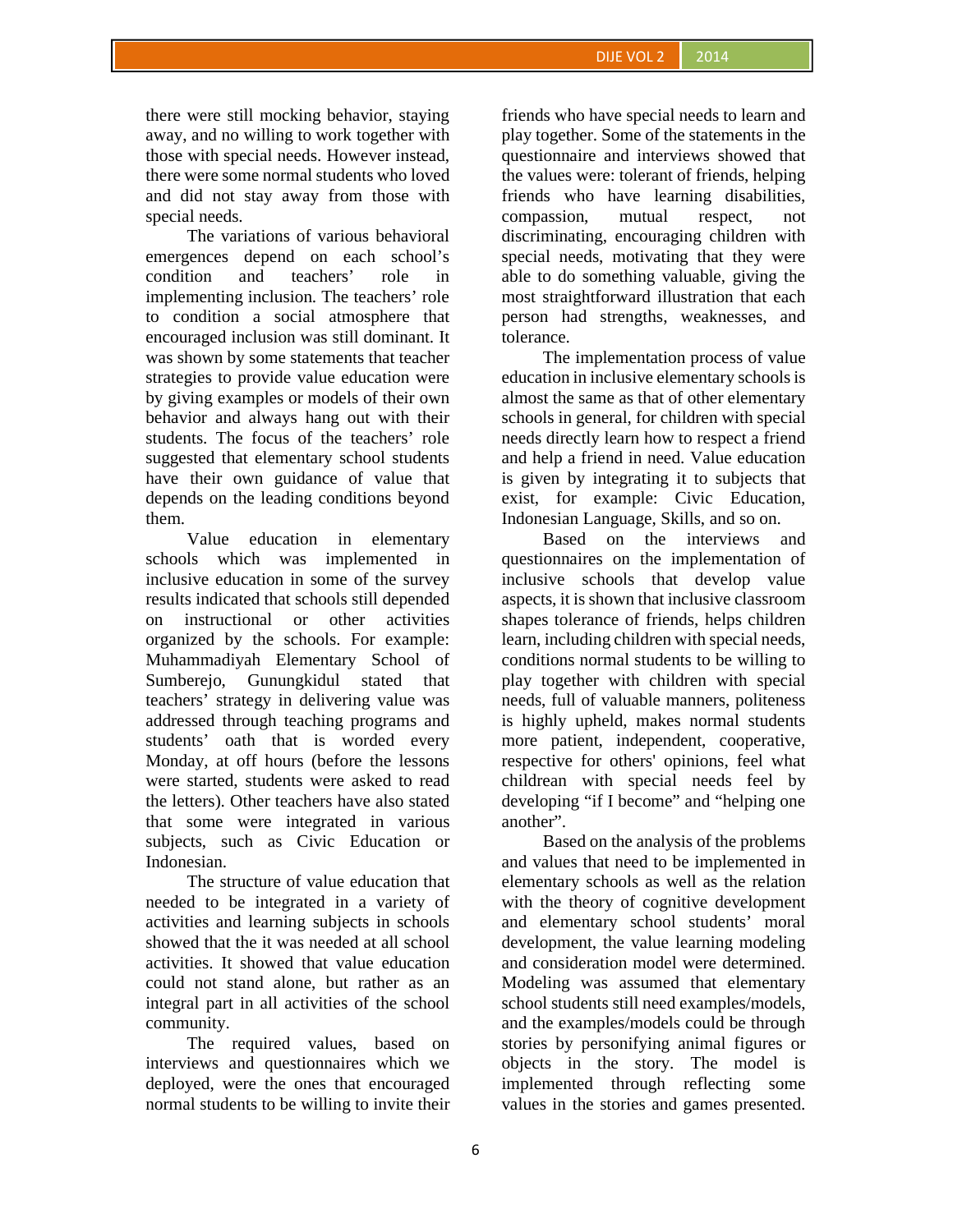The reflection is done by the students snd is facilitated by the teacher. In the reflection value considerations may arise depending on students's views and perceptions. For that matter, packaging model of the module should contain values that encourage an inclusive atmosphere.

The models are packed in 7 themes. The themes and content of values that can be considered are as follows: 1.respecting difference; 2.the weaks are not necessarily powerless; 3.singing "Pelangi-Pelangi" song; 4.if I were; 5.the origin of a lizard became hostile to a leopard; 6.respecting one another and cooperating, and 7. Thinking positive towards others.

Based on the questionnaire, teachers' inputs about the module draft are summarized as follows:

- 1. The theme of the practiced and integrated in the learning: games and stories. Both models were chosen according to the need to start learning from the subject to be taught. The results of the response showed that with stories, students could understand by listening, and more importantly most children love stories. Games could be directly practiced together, easily implemented, and students's would be more concentrated.
- 2. the value of the stories students could be responded by stating that it was easy to understand because they are very interested in the stories in the module especially for low grade children (1-3). Basically, children love the stories/tales, if teachers tell them attractively, they will easily understand, and at the end of the stories teachers could convey positive or moral values to the students. They could also add themes which are easy to understand, for example: "Don't be arrogant" or "Don't mock".
- 3. Through the games, whether the students are also able to reflect the meaning, showed that not all students are able to reflect on what are in the games, especially low grade children

(1-3), but for high graders (4-6), they were able to reflect the games invited by the teachers while performing.

- 4. The seven themes of the models in this module, whether all were necessary or just a few, showed the following results: all themes were really needed by the children because they could be applied to all classes.
- 5. If all could be used in the practices, given consideration ranging from the easiest to the most difficult one, there were variations of the theme which could be tailored to the cases in the classroom.
- 6. Among the themes in modules, regarding the difficulty in understanding the language, it was shown that almost 90% of the teachers stated that they could use this module easily, but 10% said it took time to understand.
- 7. The way to serve the module indicated that it was simple and the instructions were easy to understand.
- 8. The values contained in the module were also very useful for building students' character. It was shown by the 100% of teachers' responses in the questionnaires.
- 9. In general, the model chosen in this module were in accordance with the characteristics of elementary school students and relevant to the students' condition and the environment as shown by the 100% of teachers' agreement.

## **Discussion**

The value education model in this module tended to focus on the values of mutual respect, tolerance, and care. The values were selected based on teachers' arguments and needs of elementary schools which conduct inclusion. C. Asri Budiningsih (2012: 14-17) states that the model for developing moral education are of Values Clarification Technique (VCT); Reasioning (MR), and the Consideration Model (CM). Among the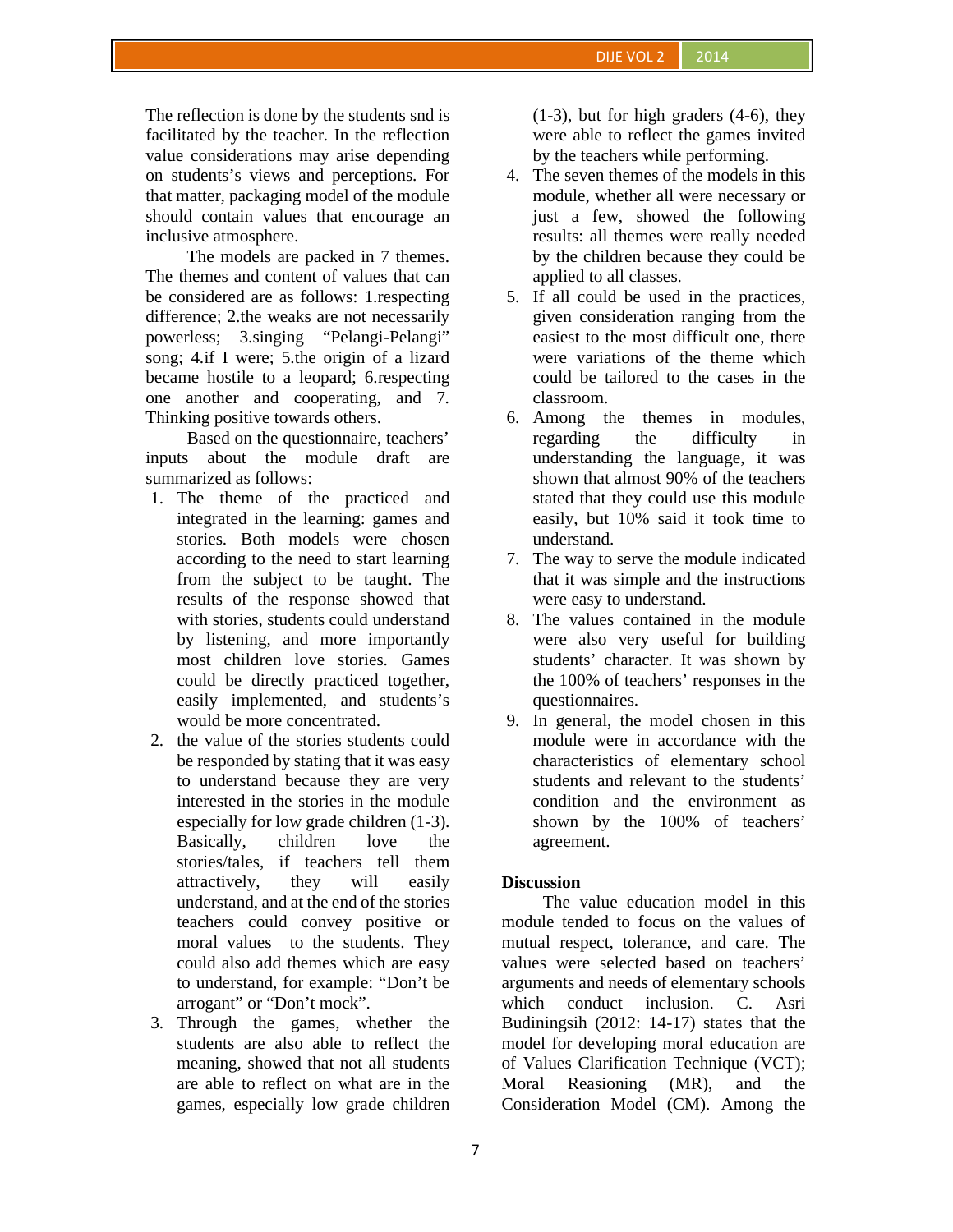models, the one which was consistent with the development of elementary school students was Consideration Model (CM) in which contained various considerations. For the high grades, the value consideration could be used as a basis to develop arguments/reasonings of the need to implemented the values that have been considered.

This value education model should be delivered to the student's of inclusive elementary schools, but should not necessarily be provided in time separated from the curriculum. The materials used value learning model could be integrated in subjects which were taught in the inclusive elementary school. The subjects were Civic Education; Indonesian; Natural Sciences, Social Sciences; or Religion. Thus, teachers did not need to teach in a certain time, but the values in these models simultaneously enriched teachers to invite students to act the values embodied in the model.

The learning started from the easiest to the most difficult as of the value education, not in the form of theories but through stories and games. In accordance with the opinion, the model for students at the elementary school level were considered based on elementary school students' development. Elementary school students are at the stage of cognitive development according to Piagetian concrete operational and heteronomous stage of moral development as is also proposed by Piaget (Arif Rohman, 2007: 108-115).

Based on the research description, it could be summarized into the following findings:

1. The problems faced by the community of elementary schools that implements inclusive education to build students' character were that the normal students have not been willing to accept their friends who have special needs; there was still a mocking behavior, keeping in distance, and no willingness to work together with their with-special-need friends; but on the contrary there were

some normal students who loved their with-special-need friends and did not keep in distance with them. The building always considered moral development related to the rules and conventions about what people should do in their interactions with others (Santrock, 2002: 286-287). Based on these considerations, inclusive elementary schools need to condition an atmosphere that created the growth of the respect, fairness, and caring values.

2. The aspects that should be built in developing a model of moral value education as an effort to build students' character in the implementation of inclusive education in elementary school should be based on the values which were derived from the school rules or teacher behavior's model/ example. These sources were the substance which were used to build students' character of inclusive elementary schools. This character building was based on values, as Zamroni (Darmiyati Zuchdi, Ed., 2011:166-167) states as: respect for others; openness and fairness, and caring.

In the implementation of inclusive schools, the values which could be developed were tolerant of friends, help their friends learn, including children with special needs; it conditioned normal students to be willing to play together with their with special-need children, full of valuable manners, highly uphold courtesy, be more patient, independent, cooperative, respecting others' opinions, feeling what children with special needs feel perceived by developing "if I were" game, and helping one another.

3. The module of moral value education in the implementation of inclusive education used game and story models. Both models implemented a model which was personified by the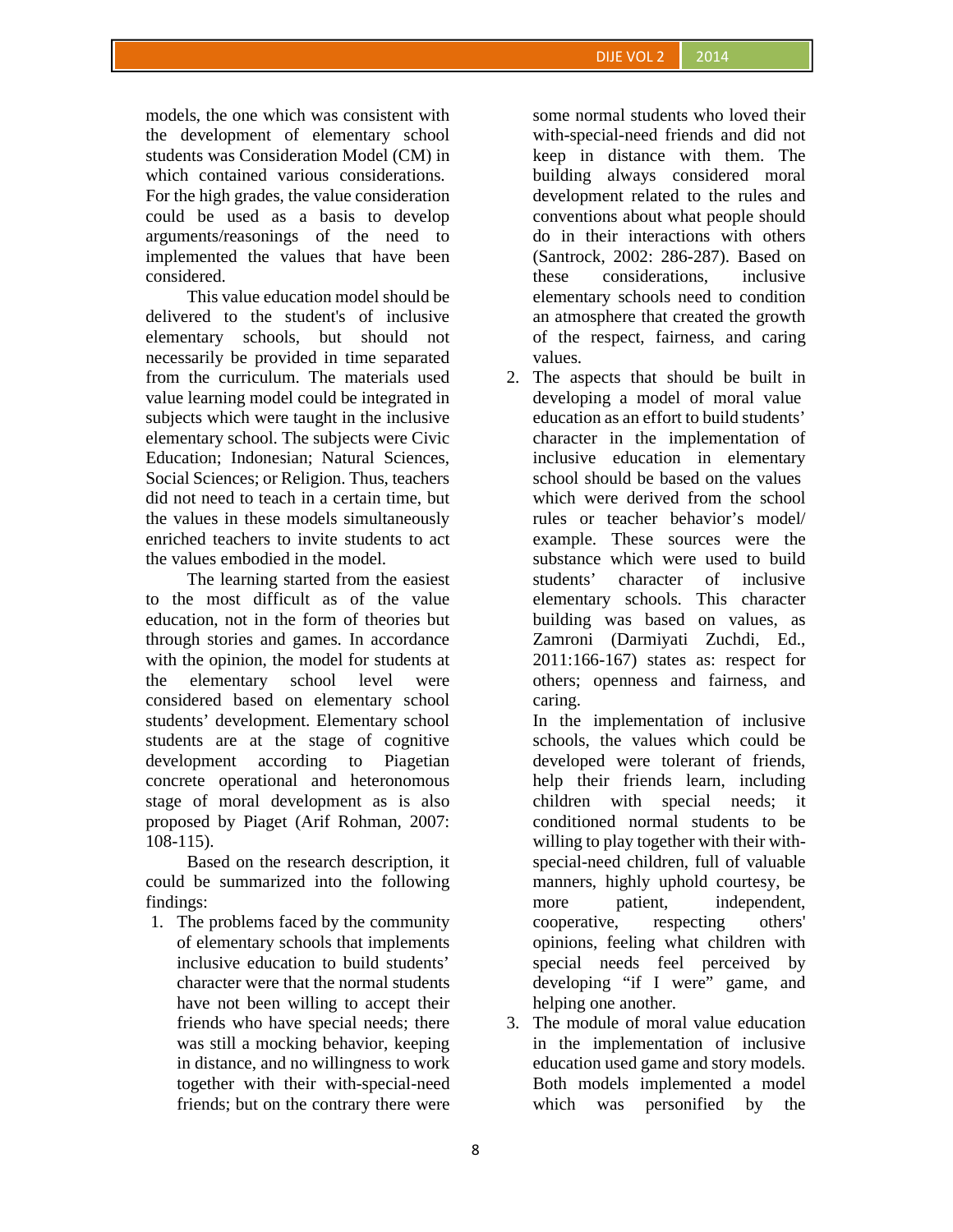characters in the stories, and the game to imagine the atmosphere when they have to face the inclusive situation. The models were set with themes that contained messages of value. The message could be responded easily by the students because many of them were very interested in the stories in the module, especially children of low grades (1-3). Whether or not through the game students were able to reflect on meaning, the result showed that not all of theme were, especially children of low grades (1-3); but for those of high grades (4-6), they were able to reflect on the stories provided by the teachers. Whether or not all the seven themes in this module should be partially or fully used, the result showed that all of them were really needed because they could be applied to all grades.

In general, 100% of the teachers agreed that the models provided in the module were appropriate with the characteristics of elementary school students and relevant to the students' condition and environment. Module was chosen to mediate value learning models, as module is a teaching material which is systematically developed to learn autonomously (Andi Prastowo, 2011: 106).

Based on the results, illustrations of value education in inclusive elementary schools which was approrpiate with problems faced by schools and the aspects which were developed and the model which would be developed were obtained. The model emphasized on story-telling and games.

### **Conclusions and Suggestions**

### 1. Conclusions

Based on the results above, it can be summarized as follows:

a. The problems faced by the community of elementary schools that implements inclusive education to build students' character were that some normal students have not been willing to

accept their friends who have special needs; there was still a mocking behavior, keeping in distance, and no willingness to work together with their with-special-need friends; but on the contrary, there were some normal students who loved their with-special need friends and did not keep in distance with them.

- b. The aspects that should be built in developing a model of moral value education as an effort to build students' character in the implementation of inclusive education in elementary school should be based on the values which were tolerant of friends, help friends learn, including children with special needs; the condition of normal students to be willing to play together with their with-special-need children, full of valuable manners, highly uphold courtesy, be more patient, independent, cooperative, respecting others' opinions, feeling what children with special needs feel perceived by developing "if I were" game, and helping one another.
- c. The module of moral value education in the implementation of inclusive education used game and story models. The models were set with seven themes that contained Respecting Diversity, The Weaks Are Not Always Powerless, Singing "Pelangi-Pelangi Rainbow" Song, If I Were, The Origin of Lizard Fueding Leopard, Respecting Others and Cooperation, and Think of Others Positively.

### 2. Suggestions

From the results above, suggestions can be given as follows:

- a. Teachers should develop other learning models so that students with special needs and the others will feel comfortable, safe, conducive to attend teaching and learning processes,
- b. Teachers can develop broader value aspects so that the students become more characteristic in everyday life.